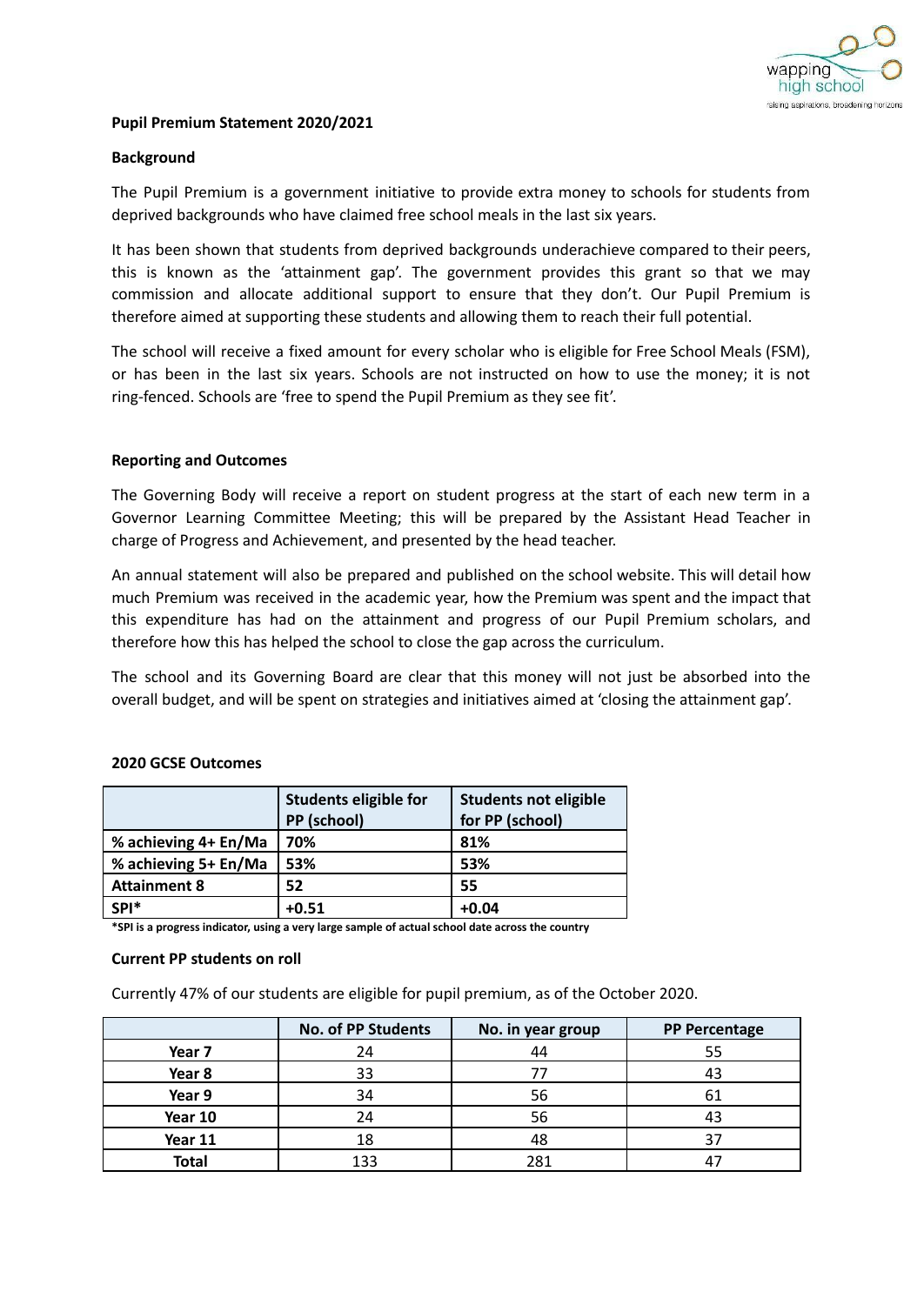

# **Forecast Pupil Premium Spending for 2020/21: £142,295**

| Item                                                    | <b>Focus</b>                                                                                                                                                                                                                                                                                                                                                                                                                         | <b>Total</b><br><b>Spending</b> | <b>End of Year Impact Evaluation</b>                                                                                                                                                                                                                                                                                                                                                                                                                                                                                                                                                                                                                            |
|---------------------------------------------------------|--------------------------------------------------------------------------------------------------------------------------------------------------------------------------------------------------------------------------------------------------------------------------------------------------------------------------------------------------------------------------------------------------------------------------------------|---------------------------------|-----------------------------------------------------------------------------------------------------------------------------------------------------------------------------------------------------------------------------------------------------------------------------------------------------------------------------------------------------------------------------------------------------------------------------------------------------------------------------------------------------------------------------------------------------------------------------------------------------------------------------------------------------------------|
| To<br>maintain<br>the vision<br>of small<br>class sizes | In 2019/20 we were able to appoint a<br>new teacher in each of the core<br>subjects to reduce class sizes below<br>22. This has proven to be a successful<br>tactic in closing the gap between<br>disadvantaged and non-disadvantaged<br>students at WHS. In 2020/21 we are<br>continuing to provide smaller class<br>sizes and more one-to-one support in<br>core and now humanities with the<br>new addition of a History teacher. | £85,795                         | The gap between the progress of PP and<br>non-PP students following the first<br>school-closure period (March 2020) has<br>narrowed throughout the academic year<br>demonstrating the impact of the<br>interventions. This has been especially<br>visible for Year 11 students and is a<br>direct result of the extra bespoke<br>support we have been able to provide<br>through smaller class sizes.<br>Humanities continue to see year-on-year<br>improvement with regard to the quality<br>of T&L and the impact this has on<br>achievement.                                                                                                                 |
| Coaching                                                | All disadvantaged students receive<br>one-to-one or one-to-small group<br>coaching each week. Coaches meet<br>with their coachees once a week to<br>work towards wellbeing and academic<br>goals. Coaches receive regular<br>professional development throughout<br>the year.                                                                                                                                                        | £15,000                         | All students in year 11 took part in the<br>Year 11 Assessment Window which<br>informed T-A-G's, despite the difficulties<br>faced throughout the year due to the<br>pandemic. Extra SEMH support has<br>been provided in addition to the<br>catalytic coaching styles.<br>Staff have received specialist training on<br>coaching styles using the GROW model<br>throughout the year in 4-week cycles.<br>Middle leaders have received advanced<br>training through their 'Authentic<br>Leadership' programme.<br>Looking forward to September 2021, we<br>have appointed a new Assistant Head<br>Teacher to lead on Coaching and<br>International Development. |
| Enrichment                                              | Enrichment has been temporarily<br>re-modelled due to CV-19 but we<br>hope to be able to provide a wide<br>range of activities again soon.<br>Disadvantaged students benefit from<br>access to Whitechapel sport centre<br>and gym at no extra cost. During the<br>creative arts enrichment, students are<br>provided specialist support through<br>external voice coaches and dance<br>instructors.                                 | £1,500                          | We are pleased to once again be offering<br>a wide range of sporting opportunities,<br>including using specialist training<br>facilities. We look forward to<br>broadening this offer next academic<br>year as the restrictions and removed.<br>PP students in Year 7&8 were invited to<br>attend 'Reach Out' where they work on<br>academic skills, character traits and<br>sports with a mentor. There has a very<br>high uptake at WHS in comparison to<br>similar schools.                                                                                                                                                                                  |
| Year 11<br>Revision                                     | Disadvantaged students will benefit<br>from a series of externally provided<br>workshops focussing on revision and                                                                                                                                                                                                                                                                                                                   | £1,500                          | Elevate Education provided a day of<br>intensive revision workshops to our Year<br>11 students to prepare them for future<br>assessments. This work was then                                                                                                                                                                                                                                                                                                                                                                                                                                                                                                    |